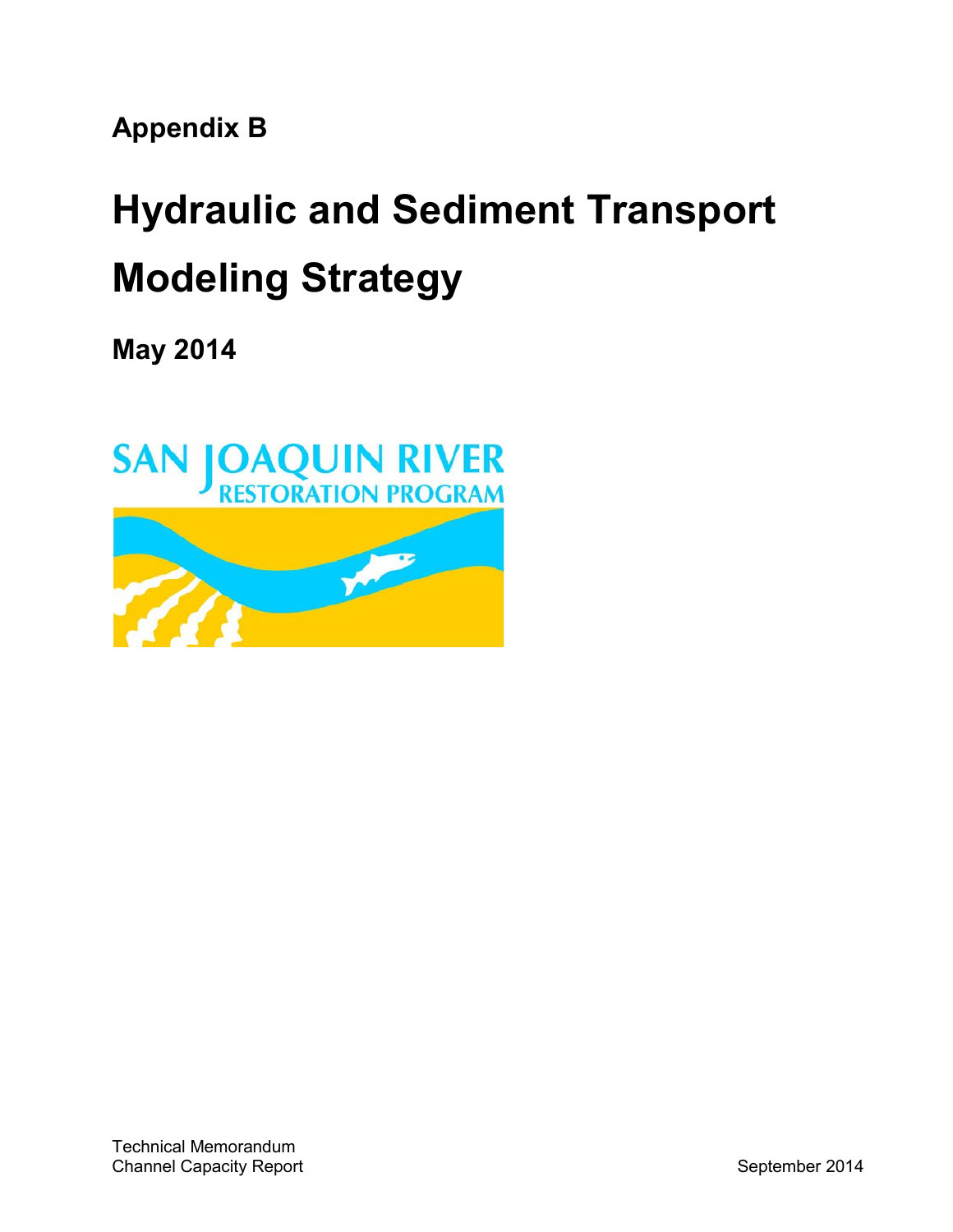# **San Joaquin River Restoration Program Hydraulic and Sediment Transport Modeling Strategy**

The San Joaquin River Restoration Program (SJRRP) has developed hydraulic and sediment transport modeling tools to evaluate the flow, channel, and structural actions as part of meeting the Restoration Goal of the Settlement. This memorandum will describe the system of tools that have been developed by the Bureau of Reclamation (Reclamation) and the Department of Water Resources (DWR), and the coordination and application of these tools to accurately and effectively meet the needs of the SJRRP.

## **Introduction**

Numerical modeling has been a key tool used by the SJRRP to develop designs for the site‐ specific projects and perform quantitative evaluation of SJRRP actions. A range of models have been developed and applied for this work, including hydraulic, sediment transport, vegetation, temperature, flow routing, and groundwater models. Attachment A includes a table that summarizes the modeling tools that are currently available to the SJRRP.

The hydraulic and sediment transport models have been extremely valuable to the SJRRP for evaluating flow, seepage, and sediment conditions in the channels. As shown in Attachment A, the SJRRP has determined that several hydraulic and sediment transport modeling tools will be necessary to evaluate the wide‐range of flows, channel characteristics, and future SJRRP project conditions within the San Joaquin River and flood bypasses. No single model was deemed appropriate to effectively model all aspects that are necessary to understand the actions of the SJRRP. Having separate tools available for different modeling applications provides the flexibility to meet both efficiency and accuracy needs, and therefore, is in the best interest of the SJRRP. Reclamation and DWR have coordinated the development of these hydraulic and sediment transport modeling tools to ensure efficiency and consistency in their application.

The following includes a summary of the hydraulic and sediment transport modeling tools developed for the SJRRP, including development, calibration, and uncertainty, and the overall strategy on how the modeling tools will be reviewed, used, and distributed.

# **Hydraulic Modeling Tools**

One‐dimensional steady and unsteady models and two‐dimensional hydrodynamic models are being employed by the SJRRP. These models were developed to address various needs of the SJRRP along various reaches of the mainstem and flood bypasses. The models are all based on the same foundational input data. The ground topography is based on the LiDAR surveys conducted by DWR in 2008; the bathymetry was developed from a mixture of DWR and Reclamation bathymetric surveys performed between 2009 and 2011; and the vegetation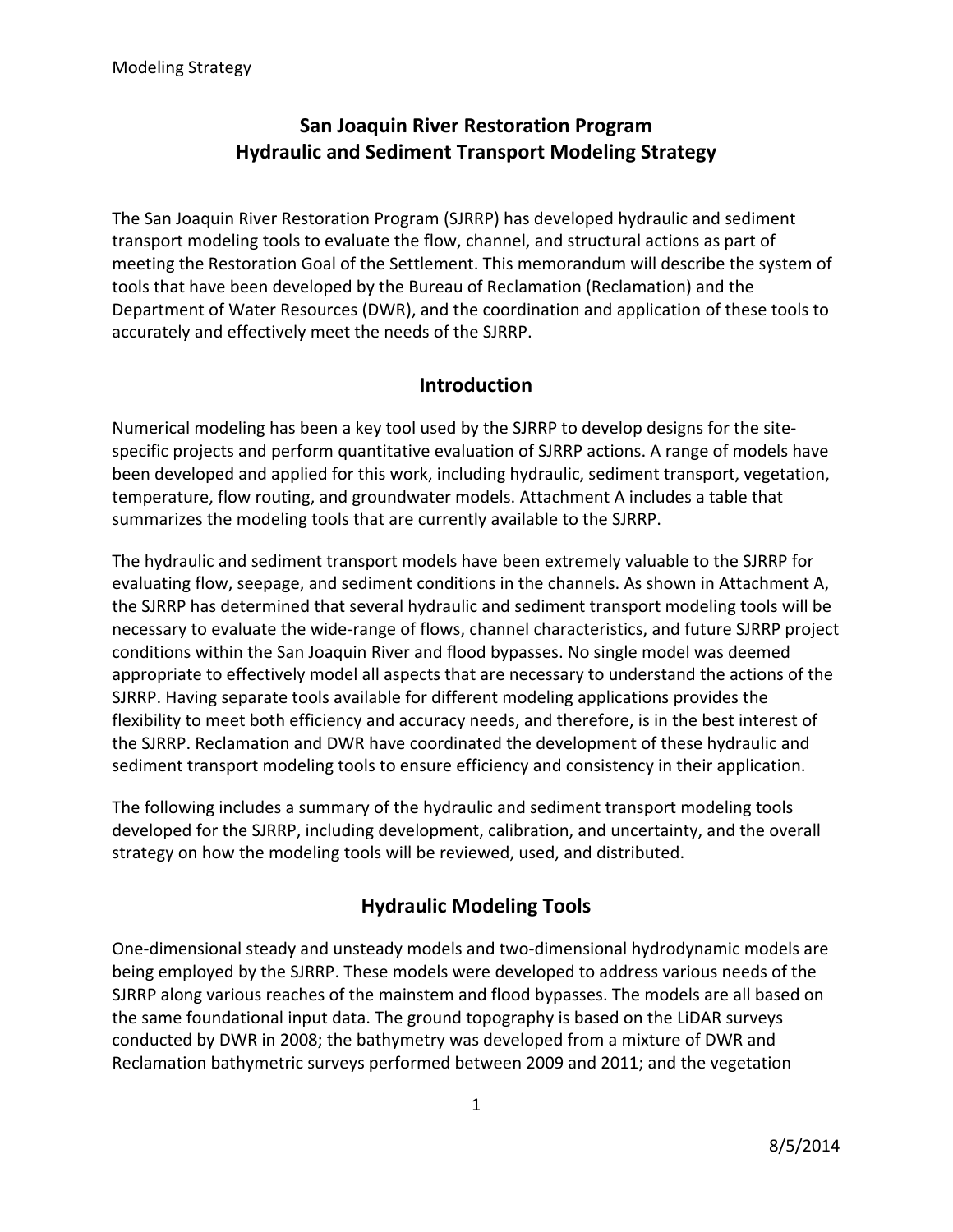polygons were developed by DWR using 2008 orthophotography. Each polygon was assigned a base Manning's roughness n value (n‐value) ranging from around 0.035 for the channel bed and open water areas that are free of vegetation to 0.1 for dense trees and brush. These models also use similar flow boundary conditions based on operations manuals and rating curves at control structures. Differences among the various models include the degree of refinement of the input parameters, the computational algorithm (i.e., step‐backwater for the steady‐state models, solution of the 1D or 2D equations of motion for the unsteady models), and level and types of output that can be obtained. As a result, the level of detail in the input data and approach to validation for each model varies.

Selection of the appropriate tool for any specific study will depend on the purpose of the study, level of detail needed, and the preference of the agency performing the analysis. The difficulty in employing different models that can generally meet similar objectives is to ensure that the appropriate models are being utilized for the appropriate purpose. In this regard, Reclamation and DWR will review model documentation and coordinate with each other to ensure the appropriate use. Furthermore, there is some concern that model distribution will cause confusion among outside entities on the appropriateness of the models for certain applications. The strategy discussed in the remainder of this memorandum, and documentation for each respective model provides information with which outside technical professionals can assess the most appropriate models for given situations.

#### **One‐dimensional Steady‐state Hydraulic Model**

One‐dimensional (1D) steady‐state hydraulic models of the 150‐mile reach of the San Joaquin River and bypass system were developed by Tetra Tech, Inc. (Tetra Tech) (under contract with DWR) and DWR to support the SJRRP. The 1D steady‐state models were developed using the U.S. Army Corps of Engineers HEC‐RAS modeling system. These models provide a means of evaluating water-surface profiles and the associated cross-sectionally averaged hydraulic conditions along the river and flood bypass system over a broad range of flows. The methodology and assumptions used in developing the steady‐state models, including the boundary conditions, Manning's n‐values, calibration and uncertainty are summarized in the *San Joaquin River and Bypass System 1‐D Steady State HEC‐RAS Model Documentation* (Tetra Tech, 2014).

The SJRRP uses the 1D steady‐state models for various studies under existing and future project conditions including evaluating channel capacity, fish passage in channels and at structures, and spawning and rearing habitat for fisheries. The model results may also be used to provide input to other modeling applications in evaluating sediment transport, temperature effects, levee underseepage and stability, growth and mortality of riparian vegetation and surface water/groundwater linkages.

The 1D steady‐state model uncertainty for existing conditions is directly related to the degree of calibration within the measured flow range, and the accuracy of the specific calibration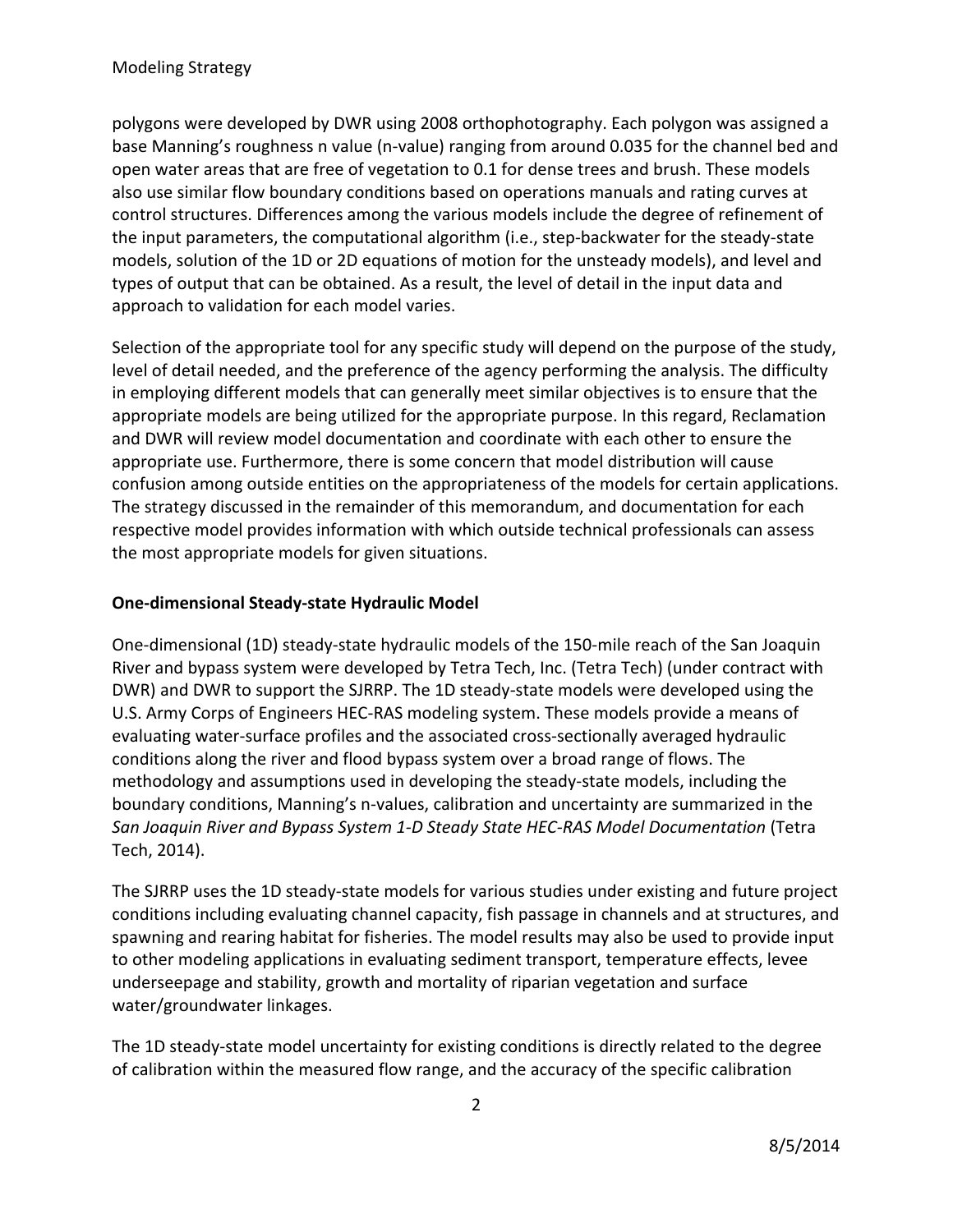measurements available (e.g. measured water‐surface elevations and discharges). Because validation data are not available for future conditions, model uncertainty is a more critical issue for future conditions analyses. The uncertainty in unvalidated parameters such as vegetation growth, n‐values, and discharges will most likely be addressed through sensitivity analyses of these various model input parameters to assess their effect on bottom‐line results, as appropriate for specific studies.

Two versions of the 1D steady‐state models were developed to allow accurate and efficient evaluations for a range of SJRRP applications.

#### *Refined 1D steady models*

Refined 1D steady‐state models were developed by Tetra Tech for most of the San Joaquin River and portions of the flood bypass to allow for detailed, site‐specific project evaluation over a wide range of flows. The refined models include the addition of multiple flow splits, and the application of vertically-varied Manning's n-values in the main channel. Tetra Tech developed a compositing method for determining the main channel n‐values (Tetra Tech, 2014) to address the effects of bank vegetation and sinuosity to facilitate model calibration over a broad range of flows. The models were calibrated over a range of flows from about 200 cfs to about 8,000 cfs, depending on the reach.

In using these refined models, Reclamation and DWR received several comments on the appropriateness of the composite main channel n-value method. The comments and formal responses to the channel capacity analysis are incorporated into Chapter 3.0 of the Program Environmental Impact Study/Environmental Impact Report (PEIS/R) (Reclamation and DWR, July 2012). In general, the theme of the comments in the PEIS/R is that a relatively complex, non‐standard method was used to estimate the n‐values. Reclamation and DWR have reviewed the method and believe it is reasonable when used within calibrated flow ranges for existing conditions. The method is based on a combination of the relationships that are currently available in HEC‐RAS, supplemented by empirical relationships that account for the effects of sinuosity and turbulence created by the changes in roughness across the channel.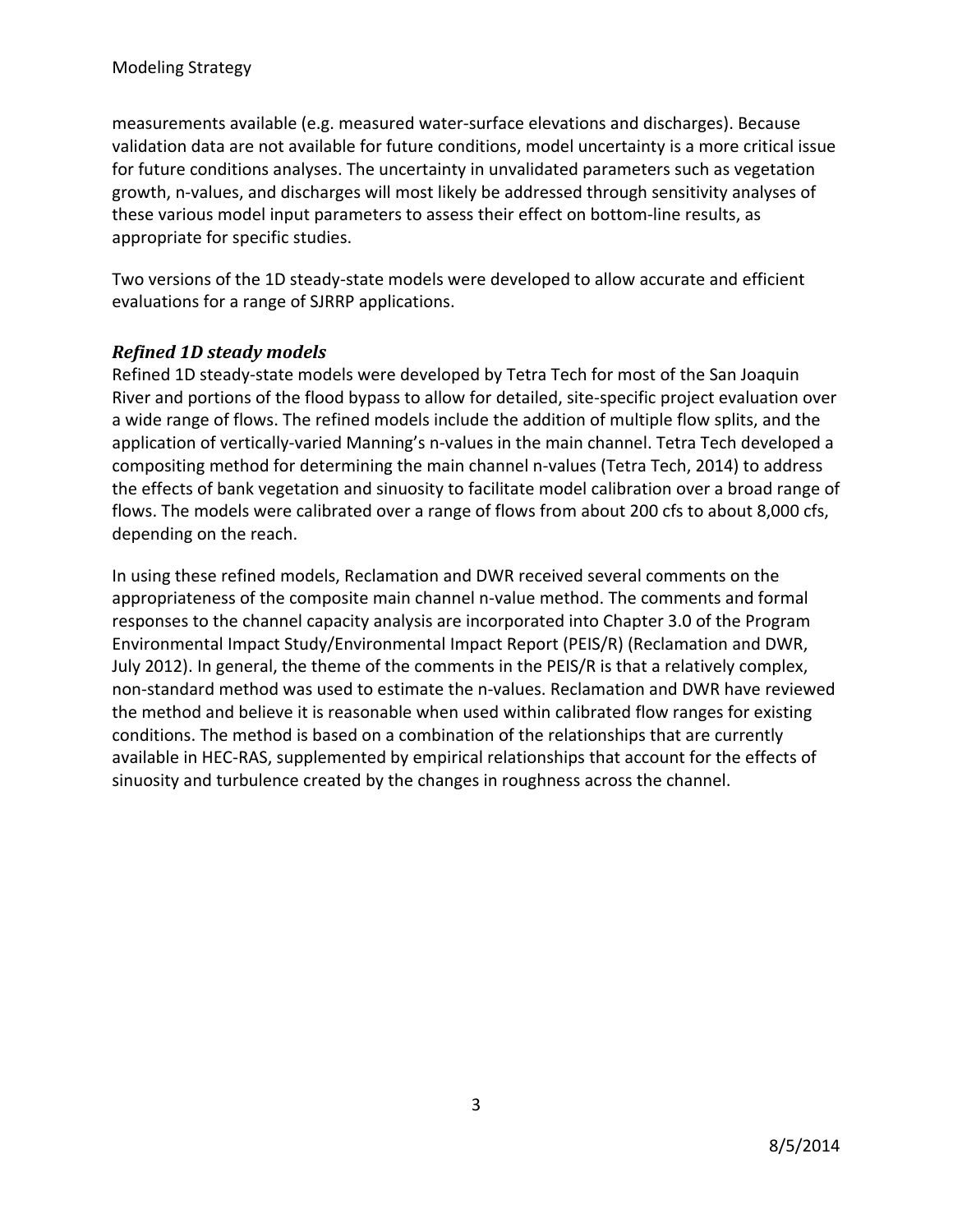### *Simplified 1D steady models*

Since the refined models are more complex to adjust and the resulting accuracy over a wide flow range may not be needed for all applications, a simplified version of the refined models for each reach were also developed. The simplifications included elimination of flow splits, and replacement of vertically varied main‐channel n‐values with single main‐channel n‐values that are applied over the full range of flows within subreaches having consistent roughness characteristics. The simplified main‐channel n‐values were selected to provide calibration at the approximate bankfull flow that was estimated by determining when flow generally begins to enter the overbanks within each reach. In general, the bankfull flows ranged from about 1,500 cfs for the bypass to about 3,500 cfs in Reach 5.

The purpose of the simplified models is to allow use by a wide range of users, and to provide more convenient tool for gaming and sensitivity analyses. The results of the refined and simplified models closely match for the bankfull flow. However, the simplified models may need to be re-calibrated to provide adequate results for discharges significantly different from bankfull. The simplified model will be useful in performing sensitivity analysis because a smaller number of model parameters need to be changed. It may also be easier for users who do not want to use the refined methods of compositing main channel n-values when analyzing project or future conditions where channel and vegetation conditions are significantly different than current conditions. Before using the simplified models, it is recommended that the user determine if the accuracy is sufficient for the specific purpose. Depending on the purpose, it may be necessary to recalibrate the model to a different target flow.

The decision to use either the refined or simplified model for any particular study or application, whether existing conditions or to predict future project conditions, will be at the discretion of the agency completing the study, given the suggestions above. However, independent on whether the refined or simplified models are being used, an understanding of the model uncertainties will be necessary when used in the design or evaluation of future project conditions.

#### **One‐dimensional Unsteady Hydraulic Model**

1D unsteady hydraulic models of the San Joaquin River from Friant Dam to the Merced River, including the Chowchilla and Eastside Bypasses, were developed by Tetra Tech (under contract with DWR) to support the SJRRP. The 1D unsteady models were developed using the U.S. Army Corps of Engineers HEC‐RAS modeling system. The 1D unsteady models were developed to simulate the translation and attenuation of hydrographs associated with Friant Dam releases through the open channel and storage areas along the restoration reaches of the SJRRP. The models were originally developed using the 1998‐2000 topography. Reaches 1A, 1B, 2A and 2B were subsequently updated with the more recent LiDAR and bathymetric surveys that are also used in the current version of the steady‐state HEC‐RAS models. The models were calibrated using hydrographs for peak discharges near Friant Dam ranging from about 2,700 cfs to an estimated 13,160 cfs. Documentation of the methodology and assumptions used in developing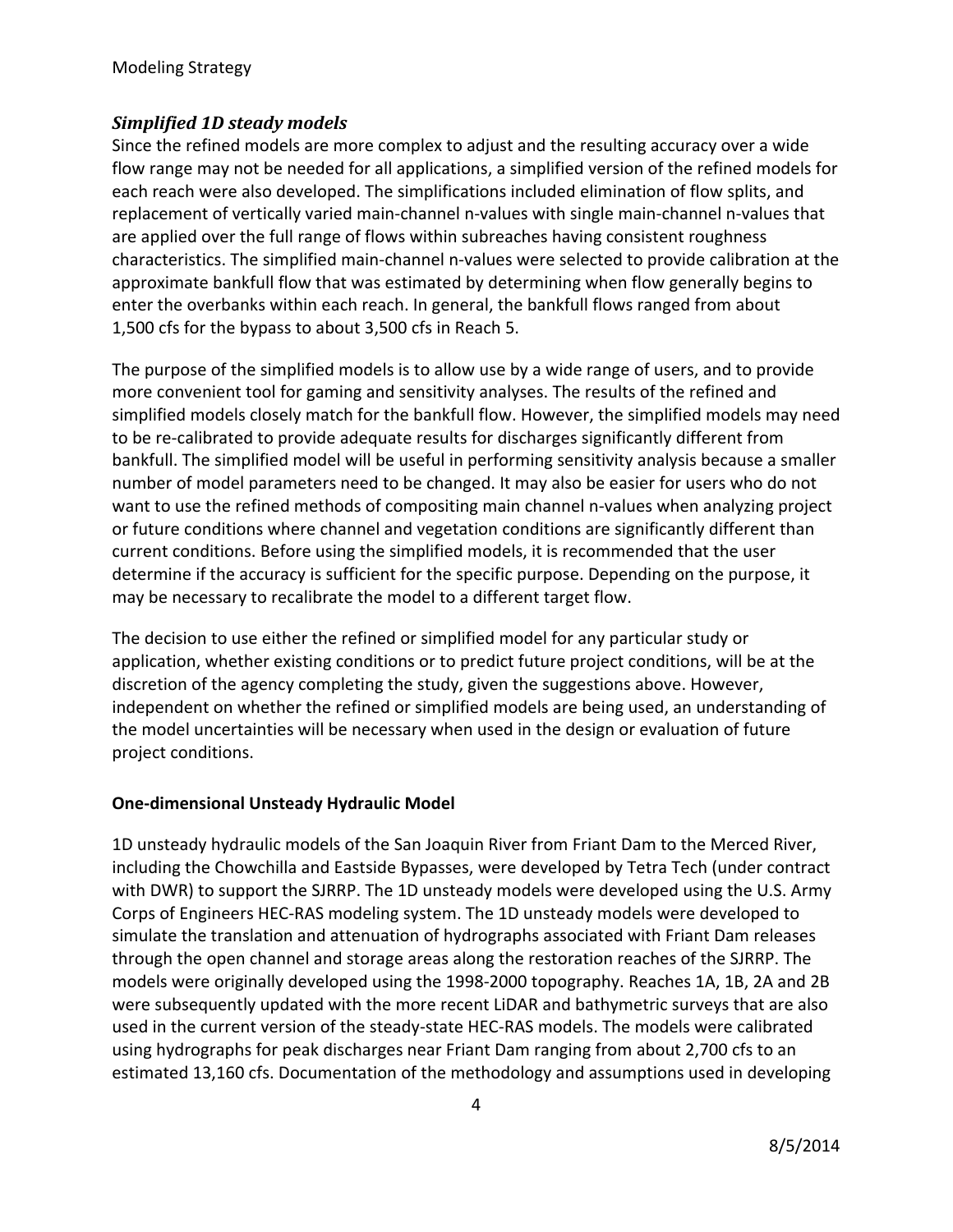the original and updated unsteady models are summarized in the *Development of San Joaquin River Unsteady‐flow Model* (MEI, 2008), San Joaquin River Unsteady Model Geometry Refinements (MEI, 2009), and *San Joaquin River Reaches 1A, 1B, 2A, and 2B HEC‐RAS Unsteady Hydraulic Model Geometry Updates* (Tetra Tech, 2011).

A significant difference between the steady and unsteady 1D models is that the unsteady model includes eight off-channel storage areas in the reach between Friant Dam and the Chowchilla Bifurcation Structure to represent the storage effects of the numerous gravel pits in this reach to improve calibration to observed flood‐wave travel time and attenuation.

The unsteady models will be most useful in analyzing the attenuation and timing of shorter duration flow releases and flood peaks as they move through the system. With the exception of the dynamic effects of flood‐wave translation and attenuation, model uncertainties are similar to those of the 1D models, as described above.

#### **Two‐dimensional Hydraulic Model**

Two-dimensional (2D) hydraulic models were used to assess floodplain habitat for juvenile Salmon in Reaches 1B through Reach 4B2 by Reclamation and is documented in *Hydraulic Studies for Fish Habitat Analysis* (Reclamation, 2012a). The 2D models were developed using Reclamation's Sediment River Hydraulics (SRH‐2D) modeling system. The 2D models use the depth-averaged St. Venant equations and an unstructured mesh to predict water-surface elevations, depths, local flow velocity vectors and eddy patterns, and bed shear stress. Reclamation also developed a 2D model for Reach 1A to assess spawning habitat for adult salmon, which is documented in *Two‐Dimensional Modeling of Reach 1A of the San Joaquin River between Friant Dam and Highway 99* (Reclamation, 2014). The 2D models were calibrated to match the observed water surface profiles for flows between 125 cfs and 7,000 cfs, depending on the reach.

The 2D existing conditions models use the same topography, bathymetry and vegetation polygons as the 1D models; however, some adjustments to the n‐values for the original polygons were incorporated into the model to improve calibration. The 2D model only specifies a single main channel n-value for each polygon for an entire range of flows being assessed. Differences in n‐values between the 1D and 2D models are common because the 2D model geometry already accounts for some of the losses associated with channel shape and sinuosity that are not accounted for in the 1D model algorithms.

The 2D models are the most useful in providing depth and velocity information for fish passage and habitat studies, as well as to inform site‐specific floodplain grading design. The 2D models can calculate the depth and velocity at a much higher resolution than the 1D models. They can also more accurately predict the area of floodplain inundation than the 1D models for use in the fish habitat studies, and they provide higher resolution output for depth averaged velocity, including the direction of flow, which is specifically useful for the gravel mobilization studies. A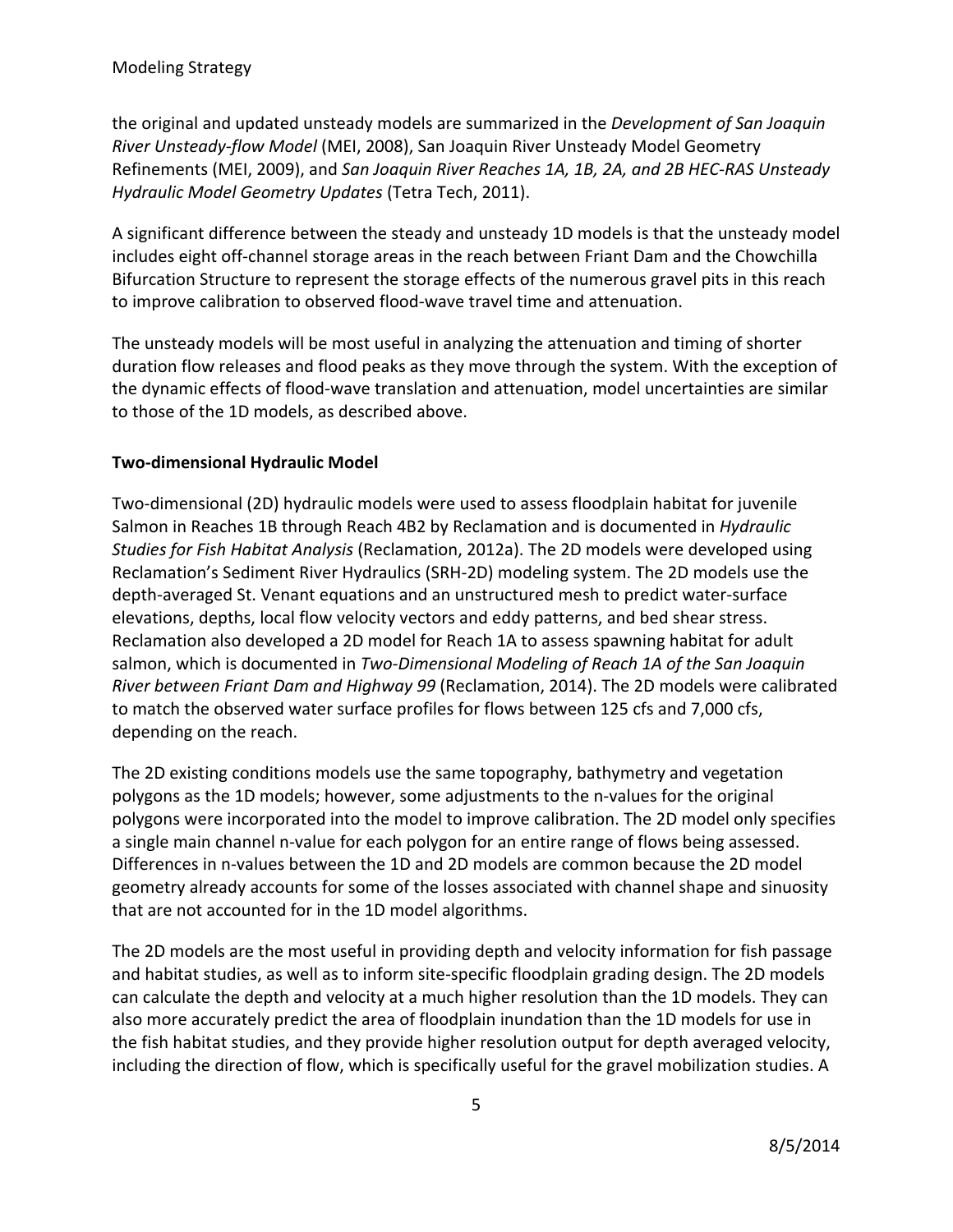limitation of the 2D models is that the execution time can be quite long (hours to days, depending upon the size of mesh) than the 1D models. More effort is also required to post‐ process of model output. The current 2D models have relatively coarse grid spacing in the main channel and overbanks to facilitate evaluation of habitat conditions for the entire SJRRP. If site specific design or analysis is performed, it will likely be necessary to clip the models to the site of interest and refine some of the grid. Because of the limited ability to vary the n‐values to calibrate the model over a wide‐range of discharges, it may be necessary to re‐calibrate the 2D model to different flow levels for specific applications. Many of the same uncertainties also exist for the 2D models as the 1D models.

# **Sediment Transport Modeling Tools**

1D and 2D sediment transport models are also being employed by the SJRRP. These models were developed to evaluate the effects of SJRRP actions on sediment transport along the river and flood bypasses. The existing sediment transport models were developed using Reclamation's SRH modeling system and incorporate the same foundational input data used in the hydraulic models described above. The sediment input data in the models include bed material gradations from the available field samples. The SRH modeling system has been used, to-date, primarily because Reclamation has the ability to modify the source code to better simulate site-specific conditions. Future 1D sediment transport modeling could be performed using HEC‐RAS if deemed appropriate. The following describes the general differences between the 1D and 2D sediment transport models developed by the SJRRP.

#### **One‐dimensional Sediment Transport Model**

An SRH‐1D sediment transport model was applied to assess the reach‐averaged erosion and deposition impacts of the SJRRP to Reaches 1 through 5 in the PEIS/R. The model development and results are documented in *Sediment Transport and Channel Morphology Impacts of the San Joaquin River Restoration Program from Mendota Dam to the Merced River* (Reclamation, 2009). SRH‐1D was also applied to evaluate reach‐averaged sediment transport conditions for alternatives in the Reach 4B project, which is documented in *Hydrology, Hydraulic, and Sediment Studies for Reach 4B, Eastside Bypass, and Mariposa Bypass Channel and Structural Improvements Project* (Reclamation, 2012b). Prior to the completion of these models, there was limited calibration of the SRH‐1D sediment transport model. However, with the collection of suspended‐load measurements by USGS for Water Year 2010 through 2012, calibration of the sediment transport functions will be possible for future studies.

These models will be useful in simulating the future reach‐averaged sediment transport, erosion and deposition in the project reaches under various flow routing scenarios. SRH‐1D (and other 1D models) are limited in their ability to simulate local sediment transport conditions resulting from variability in bed topography, in bends, around structures (such as bifurcations), and the differences between channel and floodplain deposition.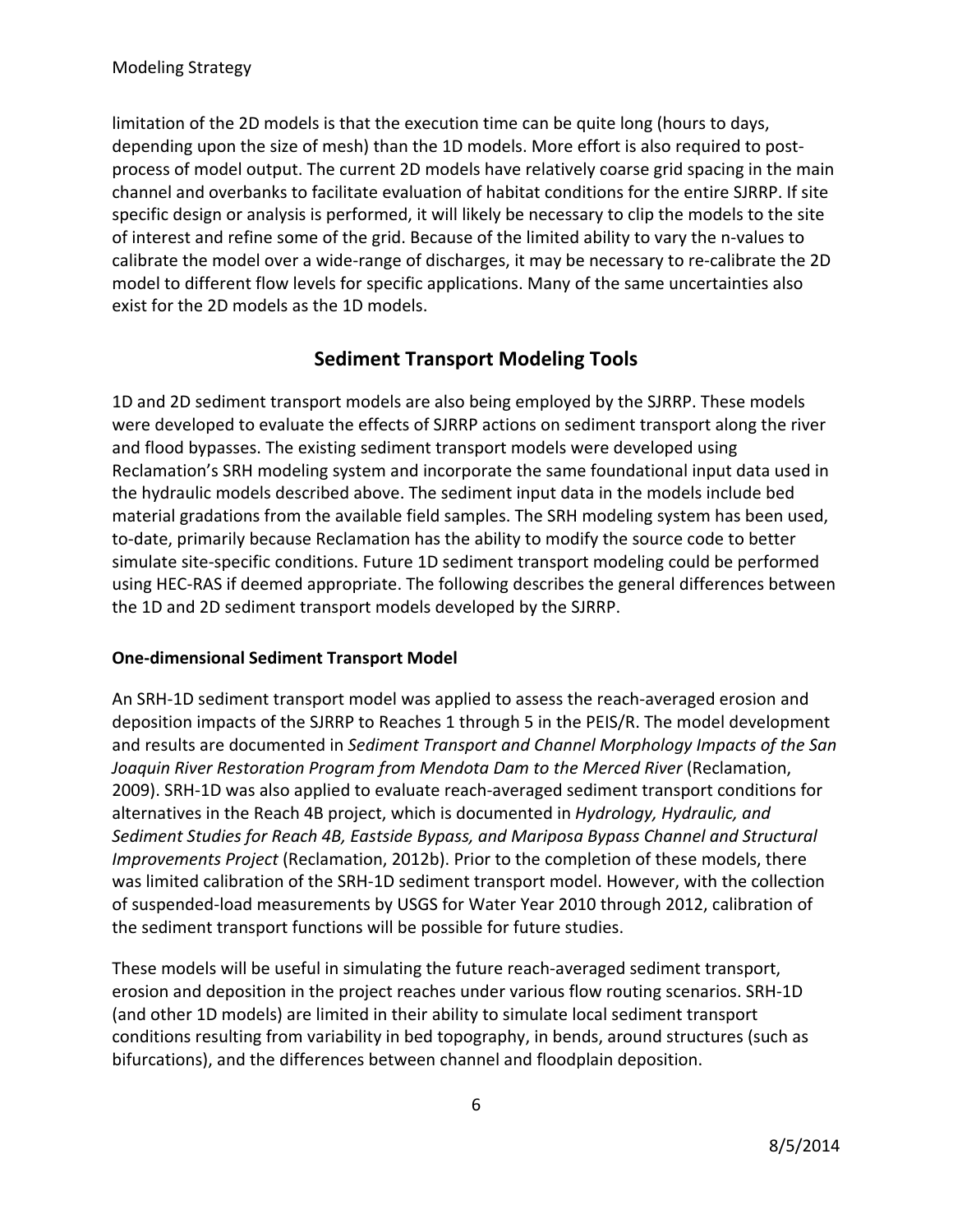#### **Two‐dimensional Sediment Transport Model**

An SRH‐2D sediment transport model was also developed by Tetra Tech (under contract with DWR) for the approximately 2.5 miles portion of Reach 2A immediately upstream from the Chowchilla Bypass Bifurcation Structure (CBBS). The model is being used by the SJRRP to provide a refined tool to predict the long‐term sediment transport behavior of the downstream portion of Reach 2A, and to provide a more accurate estimate of sediment movement from Reach 2A through the San Joaquin River Control Structure (SJRCS), and into Reach 2B under various restoration conditions. The hydrodynamic portion of the model that was used in the sediment transport model was developed by Tetra Tech specifically for use in this site-specific study. The development of the hydrodynamic and sediment transport portions of the models are documented in *San Joaquin River, Reach 2B, Two‐dimensional Sediment‐transport Modeling to Evaluate Sediment Budget through the San Joaquin River Bypass Structure* (Tetra Tech, 2013).

The current version of the model was only applied for restoration releases; thus, it does not specifically evaluate the sediment load through the Chowchilla Bypass Control Structure into the Chowchilla Bypass from flood events. However, this capability can be added at a later date, as needed. The hydrodynamic portion of the model was calibrated for flows ranging from 977 cfs to 7,290 cfs. The sediment input data was based on suspended‐load measurements by USGS at 2,690 cfs. The sediment‐transport portion of the model was validated, to the extent possible, by performing a simulation of the 2010 flood event and comparing the predicted channel geometry at the end of the simulation with the measured 2010 bed geometry.

The SRH‐2D sediment transport model will be useful in evaluating the influence of bifurcation structures on sediment transport and estimating sediment mobilization at the local scale. It will be difficult to apply the SRH‐2D model to large reaches (i.e. greater than 10 miles) because the computational times may become unreasonably large.

# **Model Application and Distribution**

The hydraulic and sediment transport models developed by Reclamation and DWR have been peer reviewed by DWR, Tetra Tech, and Reclamation. In the development and application of each model, Reclamation and DWR understand that each of the tools has different levels of detail with respect to both model resolution and applicability; thus, the models are applicable for different purposes. For example, some tools are calibrated over different ranges of flow, or contain more refined and detailed geometry. Each agency will determine the most appropriate model for its specific application.

Reclamation and DWR will also closely review and consider any additional models that are available from other efforts within the Restoration Area that may be helpful to the SJRRP. For example, DWR's Central Valley Flood Evaluation and Delineation Program is currently developing hydraulic models as part of the Central Valley Flood Management and Planning Program. This includes a 1D unsteady hydraulic model that was developed to assess hydraulic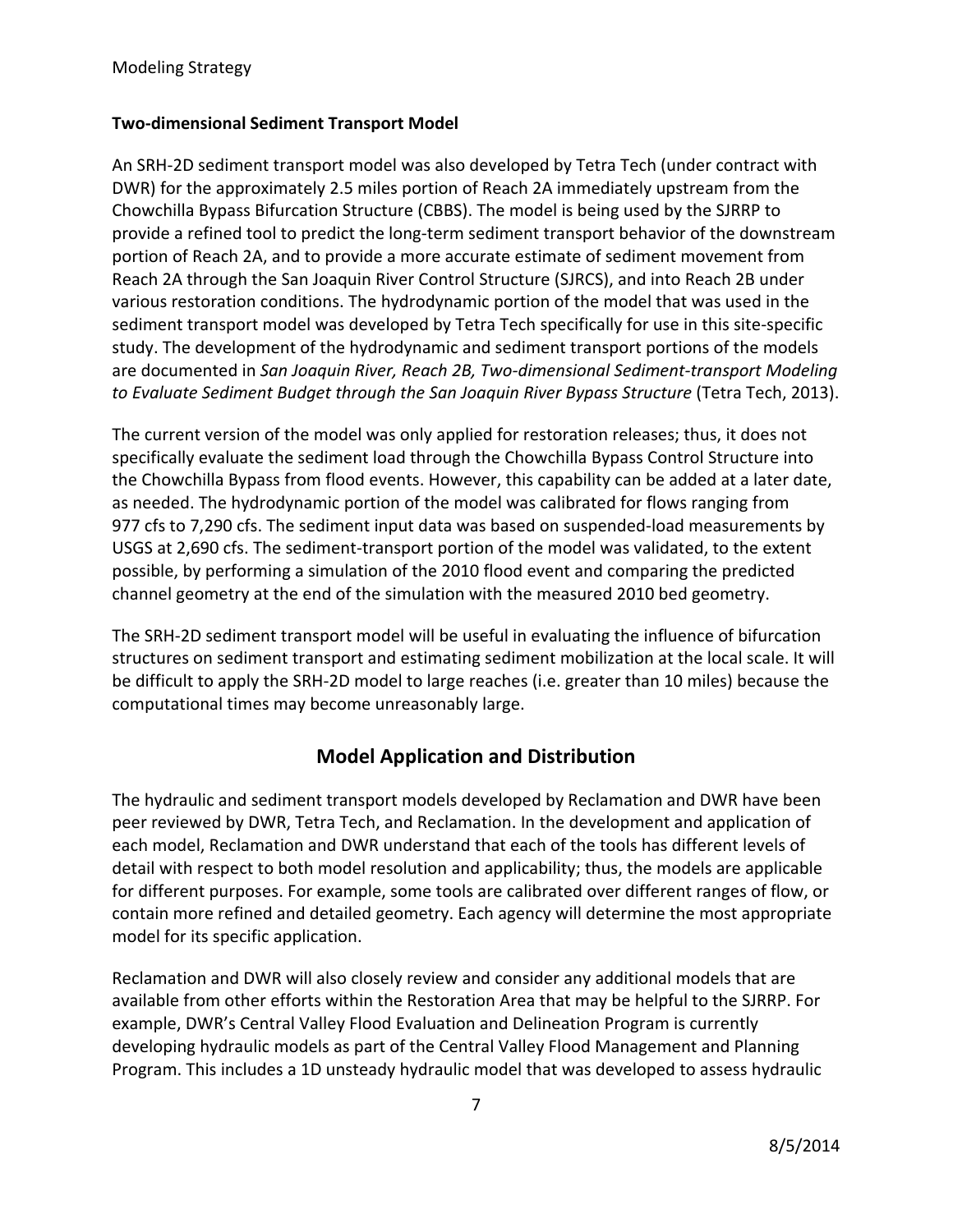conditions during high flood events. This model is designed to be coupled with a 2D hydraulic model to evaluate flood elevations in the floodplains through the Restoration Area from Gravelly Ford to the confluence of the Merced River. The model uses similar topography as the SJRRP 1D steady‐state model. However, the model has not yet been calibrated. DWR will continue to review this model as the development of the model progresses and consider bringing it into the tools available for use by the SJRRP.

Reclamation and DWR will continue to work with the U.S. Army Corps of Engineers, Lower San Joaquin Levee District, and Central Valley Flood Protection Board, and local agencies in applying existing modeling tools or developing new tools to evaluate the potential impacts associated with the SJRRP, including flood. Because of subsidence experienced in the Restoration Area, additional LiDAR surveys will be collected in the latter part of 2014. This may result in possible updates to the topography in the existing modeling tools. At that time, the SJRRP will reassess its existing tools and work with these agencies to determine if the overall modeling approach should be modified.

Furthermore, the modeling tools developed by Reclamation and DWR to support the SJRRP may be provided to third parties for their use, if requested. The level of documentation for these models varies. Some of the long‐standing models have been fully documented with respect to the inputs, calibration and uncertainties, while others are only documented in project reports. It will be the responsibility of those entities to understand the basis and assumptions associated with the available tools, and to make their own determination as to the appropriateness of the tools for their particular application.